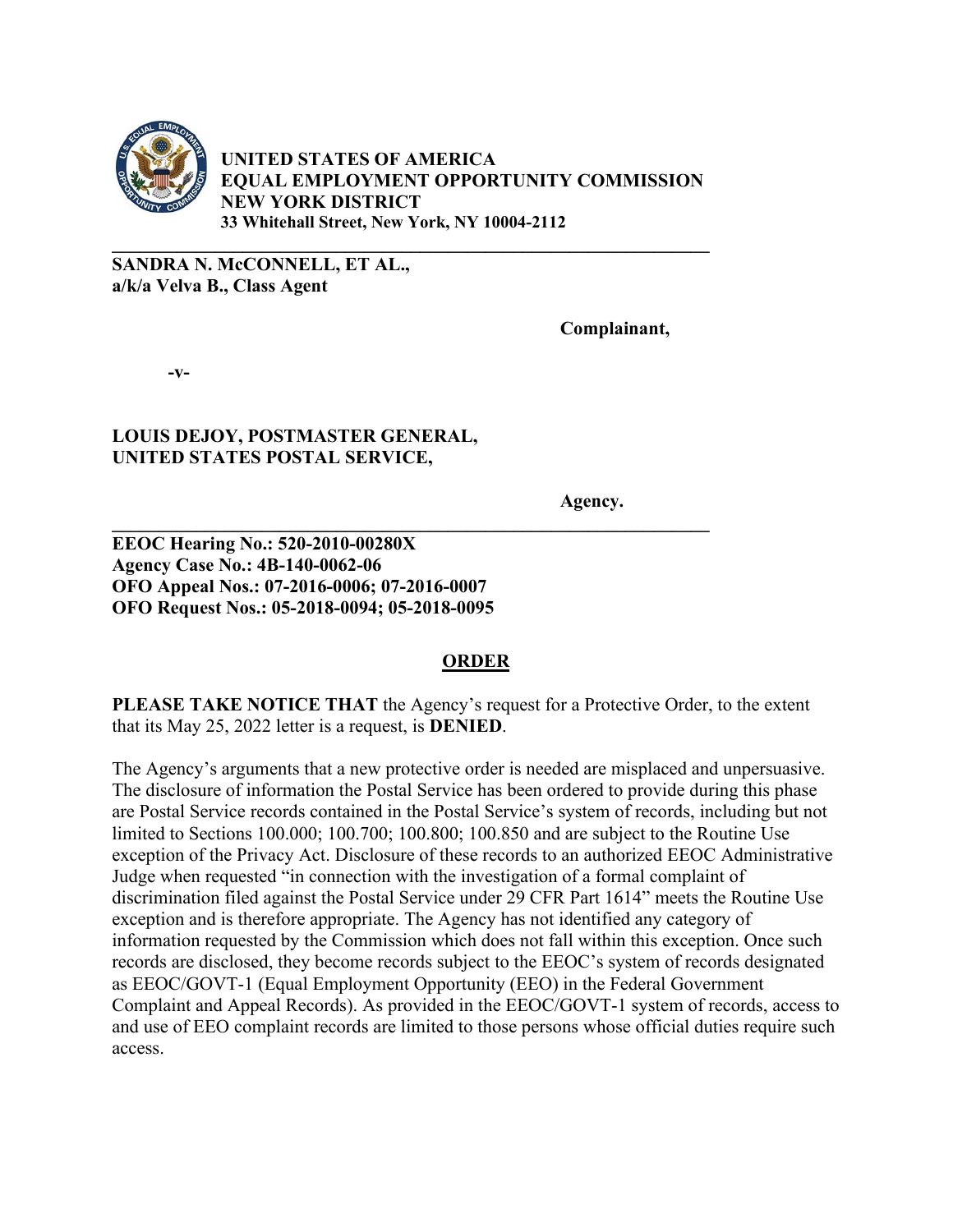The Postal Service's concern that the records it provides during the damages phase may or will be disclosed in violation of the Privacy Act is without merit. Therefore, a protective order, especially one signed by a Federal District Court is unnecessary.

Notwithstanding the Agency's spurious arguments, a protective order issued by an EEOC AJ in 2008 already exists in this matter. It has not expired, and its provisions encompass the entirety of this litigation, i.e. liability and damages.

The Postal Service's request is **DENIED** and the dates for production remain June 15, 2022.

It is So **ORDERED** DATE: June 10, 2022

*/s/Monique J. Roberts-Draper* Monique J. Roberts-Draper Administrative Judge Redacted